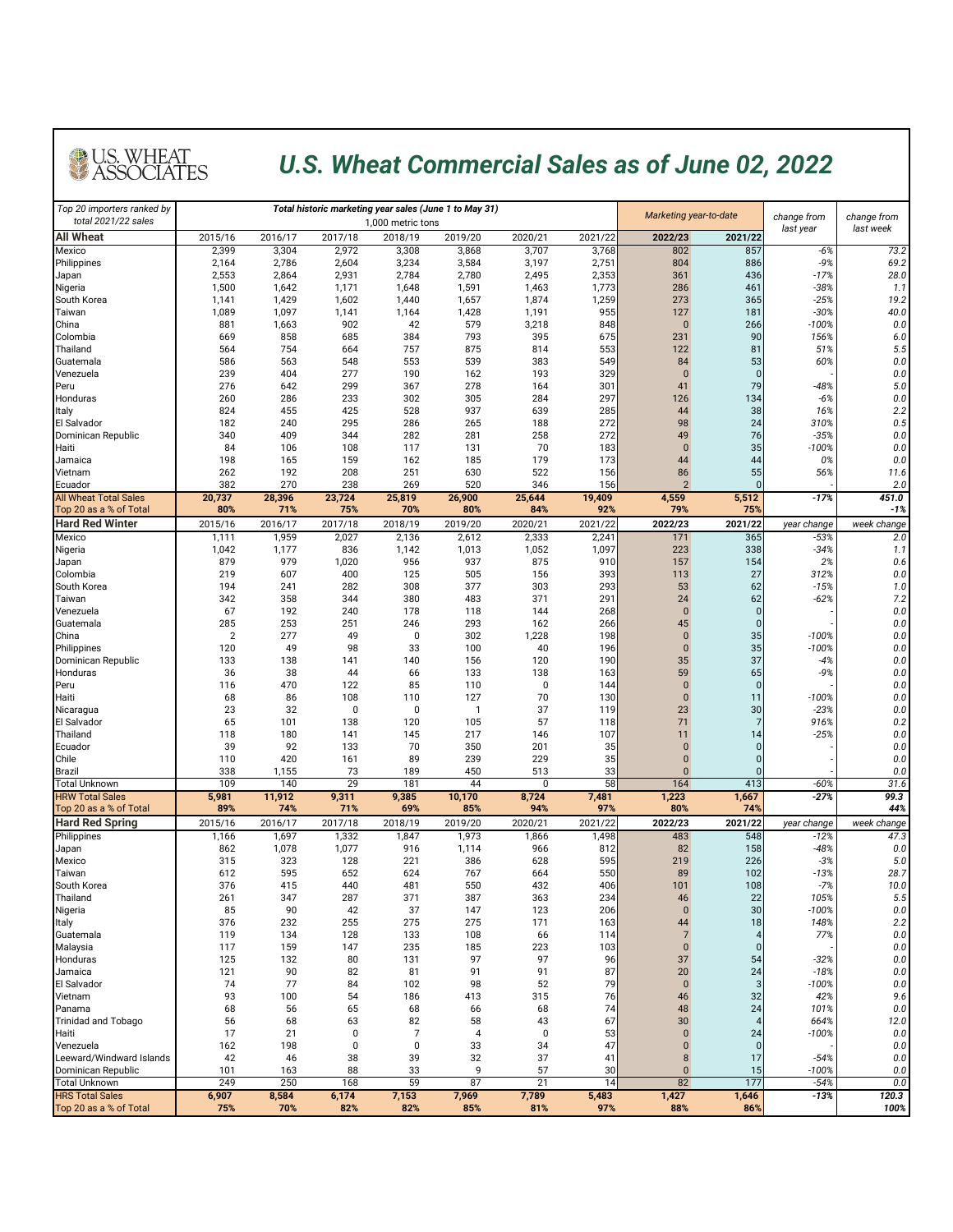| Top 20 importers ranked by<br>total 2021/22 sales |                       | Total historic marketing year sales (June 1 to May 31) |                    |                   |                       |                   |                  |                | Marketing year-to-date | change from   | change from             |  |
|---------------------------------------------------|-----------------------|--------------------------------------------------------|--------------------|-------------------|-----------------------|-------------------|------------------|----------------|------------------------|---------------|-------------------------|--|
| <b>Soft Red Winter</b>                            |                       |                                                        |                    | 1,000 metric tons |                       |                   |                  |                |                        | last year     | last week               |  |
| <b>Mexico</b>                                     | 2015/16<br>970        | 2016/17<br>1,004                                       | 2017/18<br>733     | 2018/19<br>917    | 2019/20<br>815        | 2020/21<br>645    | 2021/22<br>929   | 2022/23<br>412 | 2021/22<br>267         | 54%           | 66.2                    |  |
| China                                             | 81                    | 16                                                     |                    | $\mathbf 0$       |                       | 185               | 354              |                |                        | $-100%$       | 0.0                     |  |
| Colombia                                          | 409                   | 229                                                    | 274                | 259               | 288                   | 232               | 269              | 106            | 63                     | 68%           | 6.0                     |  |
| Nigeria                                           | 306                   | 226                                                    | 245                | 272               | 173                   | 51                | 222              | 52             | 60                     | $-13%$        | 0.0                     |  |
| Peru                                              | 125                   | 144                                                    | 155                | 175               | 162                   | 113               | 157              | 41             | 79                     | $-48%$        | 5.0                     |  |
| Indonesia<br>Ecuador                              | $\overline{2}$<br>343 | $\mathbf 0$<br>178                                     | $\mathbf 0$<br>100 | 222<br>197        | $\overline{2}$<br>112 | 47                | 116<br>97        | $\overline{2}$ |                        |               | 0.0<br>2.0              |  |
| Guatemala                                         | 21                    | 26                                                     | 21                 | 29                | 22                    | 19                | 88               | 32             | 11                     | 206%          | 0.0                     |  |
| Costa Rica                                        | 79                    | 45                                                     | 60                 | 59                | 78                    | 66                | 83               | 15             | 26                     | $-41%$        | 0.0                     |  |
| Jamaica                                           | 77                    | 75                                                     | 78                 | 75                | 78                    | 73                | 71               | 19             | 20                     | $-3%$         | 0.0                     |  |
| Brazil                                            | 174                   | 55                                                     | 55                 | 79                | 98                    | 49                | 63               | $\mathbf 0$    | 100                    | $-100%$       | 0.0                     |  |
| Dominican Republic                                | 107                   | 108                                                    | 114                | 110               | 116                   | 81                | 52'              | 13             | 23                     | $-43%$        | 0.0                     |  |
| <b>United Arab Emirates</b>                       | 26                    | 54                                                     | 36                 | 32                | 36                    | 11                | 44               | $\Omega$       | 40                     | $-100%$       | 0.0                     |  |
| <b>El Salvador</b><br>Panama                      | 10<br>76              | 16<br>32                                               | 24<br>39           | 9<br>39           | 5<br>42               | 5<br>35           | 41<br>38         | 27<br>17       | 11                     | 658%<br>51%   | 0.4<br>0.0              |  |
| Honduras                                          | 99                    | 116                                                    | 108                | 105               | 75                    | 49                | 38               | 31             | 16                     | 100%          | 0.0                     |  |
| <b>Chile</b>                                      | 109                   | 13                                                     | 8                  | 46                | 89                    | 29                | 36               |                | 15                     | $-100%$       | 0.0                     |  |
| <b>Trinidad and Tobago</b>                        | 36                    | 35                                                     | 38                 | 49                | 40                    | 32                | 35               |                |                        | $-100%$       | 0.0                     |  |
| Canada                                            |                       | 3                                                      |                    | 29                | 41                    | 49                | 33               |                | 20                     | $-87%$        | 0.0                     |  |
| South Africa                                      | 56                    | 29                                                     | 39                 | 23                | 36                    | 24                | 19               |                |                        |               | 0.0                     |  |
| <b>Total Unknown</b>                              | 15                    | 68                                                     | 132                | $\overline{23}$   | 67                    | 0                 | 40               | 179            | 228                    | $-22%$        | 31.0                    |  |
| <b>SRW Total Sales</b><br>Top 20 as a % of Total  | 3,219<br>96%          | 2,526<br>95%                                           | 2,513<br>85%       | 3,323<br>82%      | 2,453<br>94%          | 1,841<br>98%      | 2,874<br>97%     | 951<br>81%     | 995<br>77%             | $-4%$         | 110.7<br>72%            |  |
| <b>White</b>                                      | 2015/16               | 2016/17                                                | 2017/18            | 2018/19           | 2019/20               | 2020/21           | 2021/22          | 2022/23        | 2021/22                | year change   | week change             |  |
| Philippines                                       | 879                   | 1,040                                                  | 1,174              | 1,323             | 1,511                 | 1,291             | 1,057            | 321            | 303                    | 6%            | 21.9                    |  |
| Japan                                             | 812                   | 784                                                    | 829                | 889               | 701                   | 644               | 620              | 122            | 113                    | 8%            | 27.4                    |  |
| South Korea                                       | 565                   | 767                                                    | 806                | 645               | 727                   | 1,135             | 558              | 120            | 194                    | $-38%$        | 8.0                     |  |
| China                                             | 51                    | 228                                                    | 307                | 8                 | 131                   | 1,061             | 296              | $\overline{0}$ | 225                    | $-100%$       | 0.0                     |  |
| Nigeria<br>Thailand                               | 28<br>180             | 84<br>227                                              | 30<br>236          | 160<br>241        | 219<br>271            | 237<br>305        | 248              | 11<br>66       | 33                     | $-67%$<br>49% | 0.0                     |  |
| Taiwan                                            | 132                   | 145                                                    | 144                | 144               | 168                   | 139               | 210<br>109       | 15             | 44<br>17               | $-15%$        | 0.0<br>4.1              |  |
| Guatemala                                         | 147                   | 134                                                    | 132                | 127               | 114                   | 124               | 72               | $\mathbf{0}$   | 38                     | $-100%$       | 0.0                     |  |
| Vietnam                                           | 93                    | 58                                                     | 105                | 52                | 136                   | 157               | 63               | 40             | 21                     | 88%           | 1.1                     |  |
| El Salvador                                       | 33                    | 47                                                     | 49                 | 56                | 57                    | 74                | 34               | $\mathbf{0}$   | 11                     | $-100%$       | 0.0                     |  |
| Singapore                                         | 32                    | 56                                                     | 67                 | 67                | 46                    | 61                | 32               | 22             |                        |               | 0.0                     |  |
| Canada                                            |                       |                                                        | 10                 | 13                | 8                     | 9                 | 30               |                |                        | 65%           | 0.0                     |  |
| Malaysia<br>Indonesia                             | 48<br>166             | 49<br>457                                              | 61<br>599          | 54<br>870         | 51<br>466             | 46<br>493         | 20               |                | 21                     | $-47%$        | 3.0<br>0.0              |  |
| Hong Kong                                         |                       | 6                                                      | 6                  |                   | 5                     | 3                 |                  |                |                        |               | 0.2                     |  |
| Mexico                                            |                       | 16                                                     | 84                 | 35                | 56                    | 94                |                  |                |                        |               | 0.0                     |  |
| <b>Burma</b>                                      |                       | 16                                                     | 11                 |                   | 29                    | 25                |                  |                |                        |               | 0.0                     |  |
| #N/A                                              |                       | 0                                                      |                    |                   |                       |                   |                  |                |                        |               | 0.0                     |  |
| #N/A                                              |                       |                                                        |                    |                   |                       |                   |                  |                |                        |               | 0.0                     |  |
| #N/A<br><b>Total Unknown</b>                      | 163                   | $\Omega$<br>222                                        | 175                | $\overline{37}$   | $\overline{36}$       | <sup>0</sup><br>0 | 13               | 129            | 146                    | $-12%$        | $0.0\,$<br>55.0         |  |
| <b>White Wheat Total Sales</b>                    | 3,929                 | 4,846                                                  | 5,321              | 5,454             | 5,342                 | 6,607             | 3,376            | 894            | 1,170                  | $-24%$        | 120.7                   |  |
| Top 20 as a % of Total                            | 81%                   | 85%                                                    | 87%                | 86%               | 88%                   | 89%               | 100%             | 82%            | 88%                    |               | 100%                    |  |
| <b>Durum</b>                                      | 2015/16               | 2016/17                                                | 2017/18            | 2018/19           | 2019/20               | 2020/21           | 2021/22          | 2022/23        | 2021/22                | year change   | week change             |  |
| <b>Italy</b>                                      | 448                   | 223                                                    | 170                | 253               | 662                   | 468               | $\overline{122}$ |                | 20                     | $-100%$       | 0.0                     |  |
| Algeria                                           | 90                    | 190                                                    | 189                | 129               | 107                   | 82                | 34               |                |                        |               | 0.0                     |  |
| Spain                                             | 20                    | $\mathbf 0$                                            |                    | 9                 |                       | 9                 | 19               |                |                        |               | 0.0                     |  |
| Japan                                             |                       | 14<br>15                                               |                    | 12<br>17          |                       | 10                | 11               |                | 12                     | $-100%$       | 0.0                     |  |
| Guatemala<br>Mexico                               | 14                    | റ                                                      | 16<br>$\cap$       | $\Omega$          | $\mathbf{0}$          | 11                |                  |                |                        |               | 0.0<br>0.0              |  |
| Panama                                            | 10                    |                                                        |                    |                   | 10                    | 12                |                  |                |                        | $-100%$       | 0.0                     |  |
| #N/A                                              |                       |                                                        |                    |                   |                       |                   |                  |                |                        |               | 0.0                     |  |
| #N/A                                              |                       |                                                        |                    |                   |                       |                   |                  |                |                        |               | 0.0                     |  |
| #N/A                                              |                       |                                                        |                    |                   |                       |                   |                  |                |                        |               | 0.0                     |  |
| #N/A                                              |                       |                                                        |                    |                   |                       |                   |                  |                |                        |               | 0.0                     |  |
| #N/A<br><b>Total Unknown</b>                      | 3                     | $\Omega$                                               | $\overline{0}$     |                   |                       | 0                 | ΩI               | 64             |                        | 2583%         | 0.0<br>$\overline{0.0}$ |  |
| <b>Durum Total Sales</b>                          | 702                   | 527                                                    | 405                | 504               | 966                   | 683               | 196              | 64             | 35                     | 83%           | 0.0                     |  |
| Top 20 as a % of Total                            | 83%                   | 85%                                                    | 95%                | 85%               | 82%                   | 88%               | 100%             | $0\%$          | 93%                    |               | 1%                      |  |

## U.S. WHEAT

#### *U.S. Wheat Commercial Sales as of June 02, 2022*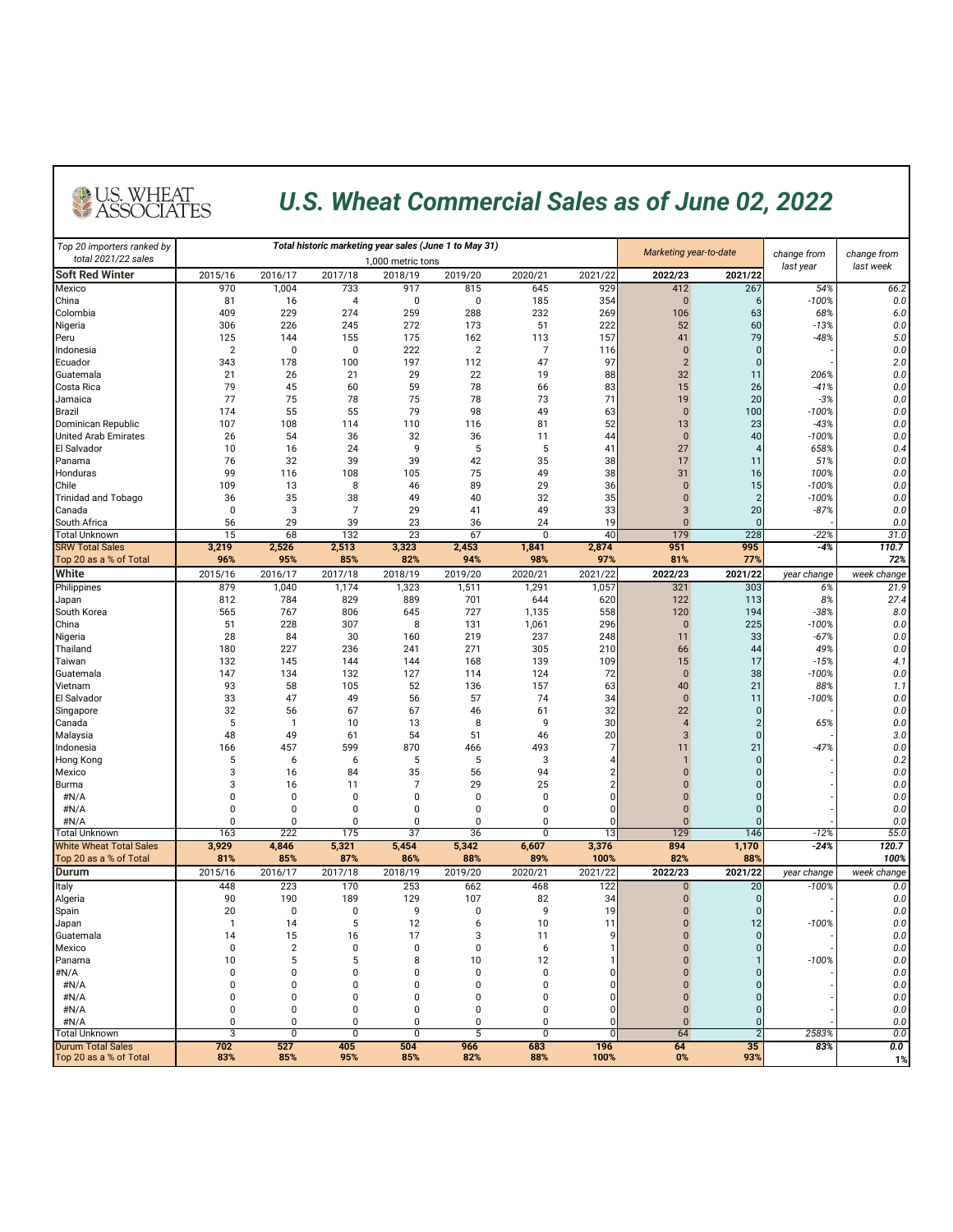| <b>Regions and Countries</b>                              |                      |                           | 2022/23<br>1,000 metric tons |                     |                    | 2021/22<br>1,000 metric tons        |                      |                           |                   |                                  |                         |                               |
|-----------------------------------------------------------|----------------------|---------------------------|------------------------------|---------------------|--------------------|-------------------------------------|----------------------|---------------------------|-------------------|----------------------------------|-------------------------|-------------------------------|
| <b>Mexico/Cent. Amer./Caribbean</b>                       | <b>TOTAL</b>         | <b>HRW</b>                | <b>SRW</b>                   | <b>HRS</b>          | White              | <b>Durum</b>                        | <b>TOTAL</b>         | <b>HRW</b>                | <b>SRW</b>        | <b>HRS</b>                       | <b>White</b>            | <b>Durum</b>                  |
| <b>Barbados</b><br>Belize                                 | 6.9<br>5.0           | 0.0<br>1.5                | 2.1<br>0.0                   | 4.8<br>3.5          | 0.0<br>0.0         | 0.0<br>0.0                          | 4.8<br>8.5           | 0.0<br>2.0                | 1.8<br>0.0        | 3.0<br>6.5                       | 0.0<br>0.0              | 0.0<br>0.0                    |
| Bermuda<br>Canada                                         | 0.0<br>6.3           | 0.0<br>0.0                | 0.0<br>2.6                   | 0.0<br>0.0          | 0.0<br>3.7         | 0.0<br>0.0                          | 0.0<br>22.2          | 0.0<br>0.0                | 0.0<br>19.9       | 0.0<br>0.0                       | 0.0<br>2.2              | 0.0<br>0.0                    |
| Costa Rica                                                | 15.0                 | 0.0                       | 15.0                         | 0.0                 | 0.0                | 0.0                                 | 25.5                 | 0.0                       | 25.5              | 0.0                              | 0.0                     | 0.0                           |
| Cuba<br>Dominican Republic                                | 0.0<br>48.8          | 0.0<br>35.4               | 0.0<br>13.4                  | 0.0<br>0.0          | 0.0<br>0.0         | 0.0<br>0.0                          | 0.0<br>75.6          | 0.0<br>36.9               | 0.0<br>23.3       | 0.0<br>15.4                      | 0.0<br>0.0              | 0.0<br>0.0                    |
| El Salvador                                               | 97.6                 | 71.1                      | 26.5                         | 0.0                 | 0.0                | 0.0                                 | 23.8                 | 7.0                       | 3.5               | 2.7                              | 10.6                    | 0.0                           |
| French West Indies<br>Guatemala                           | 0.0<br>84.5          | 0.0<br>45.4               | 0.0<br>32.1                  | 0.0<br>7.0          | 0.0<br>0.0         | 0.0<br>0.0                          | 0.0<br>52.9          | 0.0<br>0.0                | 0.0<br>10.5       | 0.0<br>3.9                       | 0.0<br>38.5             | 0.0<br>0.0                    |
| Guyana                                                    | 0.0                  | 0.0                       | 0.0                          | 0.0                 | 0.0                | 0.0                                 | 0.0                  | 0.0                       | 0.0               | 0.0                              | 0.0                     | 0.0                           |
| Haiti<br>Honduras                                         | 0.0<br>126.0         | 0.0<br>58.5               | 0.0<br>31.0                  | 0.0<br>36.5         | 0.0<br>0.0         | 0.0<br>0.0                          | 34.5<br>133.5        | 11.0<br>64.5              | 0.0<br>15.5       | 23.5<br>53.5                     | 0.0<br>0.0              | 0.0<br>0.0                    |
| Jamaica                                                   | 44.0                 | 5.0                       | 19.4                         | 19.6                | 0.0                | 0.0                                 | 44.0                 | 0.0                       | 20.0              | 24.0                             | 0.0                     | 0.0                           |
| Leeward/Windward Islands<br>Mexico                        | 8.5<br>801.7         | 0.0<br>171.1              | 0.5<br>411.8                 | 8.0<br>218.7        | 0.0<br>0.0         | 0.0<br>0.0                          | 17.6<br>857.0        | 0.0<br>364.5              | 0.3<br>266.7      | 17.4<br>225.8                    | 0.0<br>0.0              | 0.0<br>0.0                    |
| Nicaragua<br>Panama                                       | 23.0<br>87.8         | 23.0<br>17.0              | 0.0<br>17.0                  | 0.0<br>47.9         | 0.0<br>5.9         | 0.0<br>0.0                          | 33.4<br>44.2         | 30.0<br>8.1               | 3.4<br>11.3       | 0.0<br>23.8                      | 0.0<br>0.0              | 0.0<br>1.0                    |
| <b>Trinidad And Tobago</b>                                | 29.8                 | 0.0                       | 0.0                          | 29.8                | 0.0                | 0.0                                 | 6.1                  | 0.0                       | 2.2               | 3.9                              | 0.0                     | 0.0                           |
| Venezuela<br><b>Summary Of Total</b>                      | 0.0<br>1,384.8       | 0.0<br>428.0              | 0.0<br>571.4                 | 0.0<br>375.8        | 0.0<br>9.6         | 0.0<br>$\overline{0.0}$             | 0.0<br>1,383.7       | 0.0<br>524.1              | 0.0<br>403.9      | 0.0<br>403.4                     | 0.0<br>51.3             | 0.0<br>1.0                    |
| <b>Ytd Export Sales Change</b>                            | 1.1                  | (96.0)                    | 167.5                        | (27.6)              | (41.7)             | (1.0)                               |                      |                           |                   |                                  |                         |                               |
| <b>Percent Change</b><br><b>South America</b>             | 0%<br><b>Total</b>   | $-18%$<br><b>HRW</b>      | 41%<br><b>SRW</b>            | $-7%$<br><b>HRS</b> | $-81%$<br>White    | $-100%$<br><b>Durum</b>             | <b>Total</b>         | <b>HRW</b>                | <b>SRW</b>        | <b>HRS</b>                       | White                   | <b>Durum</b>                  |
| Argentina                                                 | 0.0                  | 0.0                       | 0.0                          | 0.0                 | 0.0                | 0.0                                 | 0.0                  | 0.0                       | 0.0               | 0.0                              | 0.0                     | 0.0                           |
| <b>Brazil</b><br><b>Bolivia</b>                           | 0.0<br>0.0           | 0.0<br>0.0                | 0.0<br>0.0                   | 0.0<br>0.0          | 0.0<br>0.0         | 0.0<br>0.0                          | 100.0<br>0.0         | 0.0<br>0.0                | 100.0<br>0.0      | 0.0<br>0.0                       | 0.0<br>0.0              | 0.0<br>0 <sub>0</sub>         |
| Chile                                                     | 30.0                 | 0.0                       | 0.0                          | 7.0                 | 23.0               | 0.0                                 | 23.0                 | 0.0                       | 15.0              | 8.0                              | 0.0                     | 0.0                           |
| Colombia<br>Ecuador                                       | 231.2<br>2.0         | 112.5<br>0.0              | 105.7<br>2.0                 | 13.0<br>0.0         | 0.0<br>0.0         | 0.0<br>0.0                          | 90.3<br>0.0          | 27.3<br>0.0               | 63.0<br>0.0       | 0.0<br>0.0                       | 0.0<br>0.0              | 0.0<br>0.0                    |
| Peru                                                      | 41.0                 | 0.0                       | 41.0                         | 0.0                 | 0.0                | 0.0                                 | 78.8                 | 0.0                       | 78.8              | 0.0                              | 0.0                     | 0.0                           |
| Uruguay<br><b>Summary Of Total</b>                        | 0.0<br>304.2         | 0.0<br>112.5              | 0.0<br>148.7                 | 0.0<br>20.0         | 0.0<br>23.0        | 0.0<br>0.0                          | 0.0<br>292.1         | 0.0<br>27.3               | 0.0<br>256.8      | 0.0<br>$\overline{\mathbf{8.0}}$ | 0.0<br>$\overline{0.0}$ | 0.0<br>0.0                    |
| <b>Ytd Export Sales Change</b>                            | 12.1                 | 85.2                      | (108.1)                      | $\overline{12.0}$   | 23.0               | 0.0                                 |                      |                           |                   |                                  |                         |                               |
| <b>Percent Change</b><br><b>North Asia</b>                | 4%<br><b>Total</b>   | 312%<br><b>HRW</b>        | $-42%$<br><b>SRW</b>         | 150%<br><b>HRS</b>  | White              | <b>Durum</b>                        | <b>Total</b>         | <b>HRW</b>                | <b>SRW</b>        | <b>HRS</b>                       | White                   | <b>Durum</b>                  |
| Japan                                                     | 360.8                | 157.0                     | 0.0                          | 81.6                | 122.2              | 0.0                                 | 435.8                | 153.5                     | 0.0               | 157.5                            | 113.0                   | 11.8                          |
| North Korea<br>South Korea                                | 0.0<br>273.2         | 0.0<br>52.8               | 0.0<br>0.2                   | 0.0<br>100.7        | 0.0<br>119.6       | 0.0<br>0.0                          | 0.0<br>364.7         | 0.0<br>62.2               | 0.0<br>0.0        | 0.0<br>108.2                     | 0.0<br>194.4            | 0.0<br>0.0                    |
| Taiwan                                                    | 127.1                | 23.6                      | 0.0                          | 88.8                | 14.8               | 0.0                                 | 181.4                | 62.1                      | 0.3               | 101.5                            | 17.4                    | 0.0                           |
| <b>Summary Of Total</b><br><b>Ytd Export Sales Change</b> | 761.2<br>(220.7)     | 233.4<br>(44.4)           | 0.2<br>(0.1)                 | 271.1<br>(96.1)     | 256.5<br>(68.2)    | $\overline{\mathbf{0.0}}$<br>(11.8) | 981.9                | 277.8                     | 0.3               | 367.2                            | 324.8                   | 11.8                          |
| <b>Percent Change</b>                                     | $-22%$               | $-16%$                    | $-47%$                       | $-26%$              | $-21%$             | $-100%$                             |                      |                           |                   |                                  |                         |                               |
| <b>Hong Kong/China</b>                                    | <b>Total</b>         | <b>HRW</b>                | <b>SRW</b>                   | <b>HRS</b>          | White              | <b>Durum</b>                        | <b>Total</b>         | <b>HRW</b>                | <b>SRW</b>        | <b>HRS</b>                       | White                   | <b>Durum</b>                  |
| Hong Kong<br>China                                        | 1.0<br>0.0           | 0.0<br>0.0                | 0.0<br>0.0                   | 0.0<br>$0.0\,$      | 1.0<br>0.0         | 0.0<br>0.0                          | 0.3<br>266.5         | 0.0<br>35.0               | 0.0<br>6.5        | 0.0<br>0.0                       | 0.3<br>225.0            | 0.0<br>0.0                    |
| <b>Summary Of Total</b>                                   | 1.0                  | $\overline{\mathbf{0.0}}$ | 0.0                          | $\overline{0.0}$    | 1.0                | $\overline{0.0}$                    | 266.8                | 35.0                      | 6.5               | $\overline{0.0}$                 | 225.3                   | $\overline{\mathbf{0.0}}$     |
| <b>Ytd Export Sales Change</b><br><b>Percent Change</b>   | (265.8)<br>$-100%$   | (35.0)<br>$-100%$         | (6.5)<br>$-100%$             | 0.0                 | (224.3)<br>$-100%$ | 0.0                                 |                      |                           |                   |                                  |                         |                               |
| <b>South Asia</b>                                         | <b>Total</b>         | <b>HRW</b>                | <b>SRW</b>                   | <b>HRS</b>          | White              | <b>Durum</b>                        | <b>Total</b>         | <b>HRW</b>                | <b>SRW</b>        | <b>HRS</b>                       | <b>White</b>            | <b>Durum</b>                  |
| Bangladesh<br><b>Burma</b>                                | 0.0<br>0.0           | 0.0<br>0.0                | 0.0<br>0.0                   | 0.0<br>0.0          | 0.0<br>0.0         | 0.0<br>0.0                          | 0.0<br>0.0           | 0.0<br>0.0                | 0.0<br>0.0        | 0.0<br>0.0                       | 0.0<br>0.0              | 0.0<br>0.0                    |
| Cambodia<br>Indonesia                                     | 0.0<br>11.1          | 0.0<br>0.0                | 0.0<br>0.0                   | 0.0<br>0.0          | 0.0<br>11.1        | 0.0<br>0.0                          | 0.0<br>61.8          | 0.0<br>0.0                | 0.0<br>0.2        | 0.0<br>40.6                      | 0.0<br>21.0             | 0.0                           |
| Malaysia                                                  | 3.5                  | 0.0                       | 0.0                          | 0.0                 | 3.5                | 0.0                                 | 0.0                  | 0.0                       | 0.0               | 0.0                              | 0.0                     | 0.0<br>0.0                    |
| Pakistan<br>Philippines                                   | 0.0<br>804.2         | 0.0<br>$0.0\,$            | 0.0<br>0.0                   | 0.0<br>482.8        | 0.0<br>321.4       | 0.0<br>0.0                          | 0.0<br>885.6         | 0.0<br>35.0               | 0.0<br>0.0        | 0.0<br>547.9                     | 0.0<br>302.7            | 0.0<br>0.0                    |
| Singapore                                                 | 22.2                 | 0.0                       | 0.0                          | 0.0                 | 22.2               | 0.0                                 | 0.0                  | 0.0                       | 0.0               | 0.0                              | 0.0                     | 0.0                           |
| Sri Lanka<br>Thailand                                     | 0.0<br>122.2         | 0.0<br>10.5               | 0.0<br>0.0                   | 0.0<br>45.5         | 0.0<br>66.1        | 0.0<br>0.0                          | 0.0<br>80.6          | 0.0<br>14.0               | 0.0<br>0.0        | 0.0<br>22.2                      | 0.0<br>44.5             | 0.0<br>0.0                    |
| Vietnam                                                   | 86.4                 | 0.9                       | 0.0                          | 46.0                | 39.5               | 0.0                                 | 55.4                 | 2.0                       | 0.0               | 32.4                             | 21.0                    | 0.0                           |
| <b>Summary Of Total</b><br><b>Ytd Export Sales Change</b> | 1,049.6<br>(33.8)    | 11.4<br>(39.6)            | 0.0<br>(0.2)                 | 574.3<br>(68.7)     | 463.8<br>74.6      | $\overline{0.0}$<br>0.0             | 1,083.4              | 51.0                      | 0.2               | 643.0                            | 389.2                   | $\overline{\mathbf{0.0}}$     |
| <b>Percent Change</b>                                     | $-3%$                | $-78%$                    | $-100%$                      | $-11%$              | 19%                |                                     |                      |                           |                   |                                  |                         |                               |
| <b>Europe</b><br>European Union                           | <b>Total</b><br>43.7 | <b>HRW</b><br>0.0         | <b>SRW</b><br>0.0            | <b>HRS</b><br>43.7  | White<br>0.0       | <b>Durum</b><br>0.0                 | <b>Total</b><br>37.6 | <b>HRW</b><br>0.0         | <b>SRW</b><br>0.0 | <b>HRS</b><br>17.6               | White<br>0.0            | <b>Durum</b><br>20.0          |
| Belgium                                                   | 0.0                  | 0.0                       | 0.0                          | 0.0                 | 0.0                | 0.0                                 | 0.0                  | 0.0                       | 0.0               | 0.0                              | 0.0                     | 0.0                           |
| Cyprus<br>Germany                                         | 0.0<br>0.0           | 0.0<br>0.0                | 0.0<br>0.0                   | 0.0<br>0.0          | 0.0<br>0.0         | 0.0<br>0.0                          | 0.0<br>0.0           | 0.0<br>0.0                | 0.0<br>0.0        | 0.0<br>0.0                       | 0.0<br>$0.0\,$          | 0.0<br>0.0                    |
| Ireland                                                   | 0.0                  | 0.0                       | 0.0                          | 0.0                 | 0.0                | 0.0                                 | 0.0                  | 0.0                       | 0.0               | 0.0                              | 0.0                     | 0.0                           |
| Italy<br>Netherlands                                      | 43.7<br>0.0          | 0.0<br>0.0                | 0.0<br>0.0                   | 43.7<br>0.0         | 0.0<br>0.0         | 0.0<br>0.0                          | 37.6<br>0.0          | 0.0<br>0.0                | 0.0<br>0.0        | 17.6<br>0.0                      | $0.0\,$<br>0.0          | 20.0<br>0.0                   |
| Portugal<br><b>Spain</b>                                  | 0.0<br>0.0           | 0.0<br>0.0                | 0.0<br>0.0                   | 0.0<br>0.0          | $0.0\,$            | 0.0<br>0.0                          | 0.0<br>0.0           | 0.0<br>0.0                | 0.0<br>0.0        | 0.0<br>0.0                       | 0.0<br>0.0              | 0.0<br>0.0                    |
| Inited Kingdom                                            | 0.0                  | 0.0                       | 0.0                          | 0.0                 | 0.0                | 0.0                                 | $0.0\,$              | 0.0                       | 0.0               | 0.0                              | 0.0                     | 0.0                           |
| Israel<br>Malta                                           | 0.0<br>0.0           | 0.0<br>0.0                | 0.0<br>0.0                   | 0.0<br>0.0          | 0.0<br>0.0         | 0.0<br>0.0                          | 0.0<br>0.0           | 0.0<br>0.0                | 0.0<br>0.0        | 0.0<br>0.0                       | 0.0<br>0.0              | 0.0<br>0.0                    |
| Norway                                                    | 0.0                  | 0.0                       | 0.0<br>0.0                   | 0.0                 | 0.0                | 0.0                                 | 0.0                  | 0.0                       | 0.0               | 0.0                              | 0.0                     | 0.0                           |
| Switzerland<br><b>Summary Of Total</b>                    | 50.0<br>93.7         | 50.0<br>50.0              | 0.0                          | $0.0\,$<br>43.7     | 0.0<br>0.0         | 0.0<br>$\overline{\mathbf{0.0}}$    | 0.0<br>37.6          | 0.0<br>0.0                | 0.0<br>0.0        | 0.0<br>17.6                      | 0.0<br>0.0              | 0.0<br>20.0                   |
| <b>Ytd Export Sales Change</b><br><b>Percent Change</b>   | 56.1<br>149%         | 50.0                      | 0.0                          | 26.1<br>148%        | 0.0                | (20.0)<br>$-100%$                   |                      |                           |                   |                                  |                         |                               |
| <b>Middle East/North Africa</b>                           | <b>Total</b>         | <b>HRW</b>                | <b>SRW</b>                   | <b>HRS</b>          | White              | Durum                               | <b>Total</b>         | <b>HRW</b>                | <b>SRW</b>        | <b>HRS</b>                       | White                   | <b>Durum</b>                  |
| Algeria                                                   | 0.0                  | 0.0                       | 0.0                          | 0.0                 | 0.0                | 0.0                                 | 0.0                  | 0.0                       | 0.0               | 0.0                              | 0.0                     | 0.0                           |
| Egypt<br><b>Ethiopia</b>                                  | 60.0<br>0.0          | 0.0<br>0.0                | 0.0<br>0.0                   | 60.0<br>0.0         | 0.0<br>0.0         | 0.0<br>0.0                          | 0.0<br>0.0           | 0.0<br>0.0                | 0.0<br>0.0        | 0.0<br>0.0                       | 0.0<br>0.0              | 0.0<br>0.0                    |
| Iran                                                      | 0.0                  | 0.0                       | 0.0                          | 0.0                 | 0.0                | 0.0                                 | 0.0                  | 0.0                       | 0.0               | 0.0                              | 0.0                     | $\overline{0}$ $\overline{0}$ |
| Iraq<br>Jordan                                            | 0.0<br>0.0           | 0.0<br>0.0                | 0.0<br>0.0                   | $0.0\,$<br>0.0      | 0.0<br>0.0         | 0.0<br>0.0                          | 0.0<br>0.0           | 0.0<br>0.0                | 0.0<br>0.0        | 0.0<br>0.0                       | 0.0<br>0.0              | 0.0<br>0.0                    |
| Libya                                                     | 0.0<br>0.0           | 0.0<br>0.0                | 0.0                          | 0.0<br>0.0          | 0.0<br>0.0         | 0.0<br>0.0                          | 0.0<br>0.0           | 0.0                       | 0.0               | 0.0                              | 0.0<br>0.0              | 0.0                           |
| Morocco<br>Oman                                           | 0.0                  | 0.0                       | 0.0<br>0.0                   | 0.0                 | 0.0                | 0.0                                 | 0.0                  | 0.0<br>0.0                | 0.0<br>0.0        | 0.0<br>0.0                       | 0.0                     | 0.0<br>0.0                    |
| Saudi Arabia<br>Sudan                                     | 0.0<br>0.0           | 0.0<br>0.0                | 0.0<br>0.0                   | 0.0<br>0.0          | 0.0<br>0.0         | 0.0<br>0.0                          | 0.0<br>0.0           | 0.0<br>0.0                | 0.0<br>0.0        | 0.0<br>0.0                       | 0.0<br>0.0              | 0.0                           |
| Tunisia                                                   | 0.0                  | 0.0                       | 0.0                          | 0.0                 | 0.0                | 0.0                                 | 0.0                  | 0.0                       | 0.0               | 0.0                              | 0.0                     | 0.0                           |
| <b>Jnited Arab Emirates</b><br>Yemen                      | 0.0<br>0.0           | 0.0<br>0.0                | 0.0<br>0.0                   | 0.0<br>0.0          | 0.0<br>0.0         | 0.0<br>0.0                          | 40.0<br>0.0          | 0.0<br>0.0                | 40.0<br>0.0       | 0.0<br>0.0                       | 0.0<br>0.0              | 0.0<br>0.0                    |
| <b>Summary Of Total</b>                                   | 60.0                 | 0.0                       | 0.0                          | 60.0                | 0.0                | 0.0                                 | 40.0                 | $\overline{\mathbf{0.0}}$ | 40.0              | 0.0                              | 0.0                     | $\overline{\mathbf{0.0}}$     |
| <b>Ytd Export Sales Change</b><br><b>Percent Change</b>   | 20.0<br>50%          | 0.0                       | (40.0)<br>$-100%$            | 60.0                | 0.0                | 0.0                                 |                      |                           |                   |                                  |                         |                               |

### *U.S. Wheat Commercial Sales Regional Summary*

**DUS. WHEAT**<br>**ASSOCIATES**